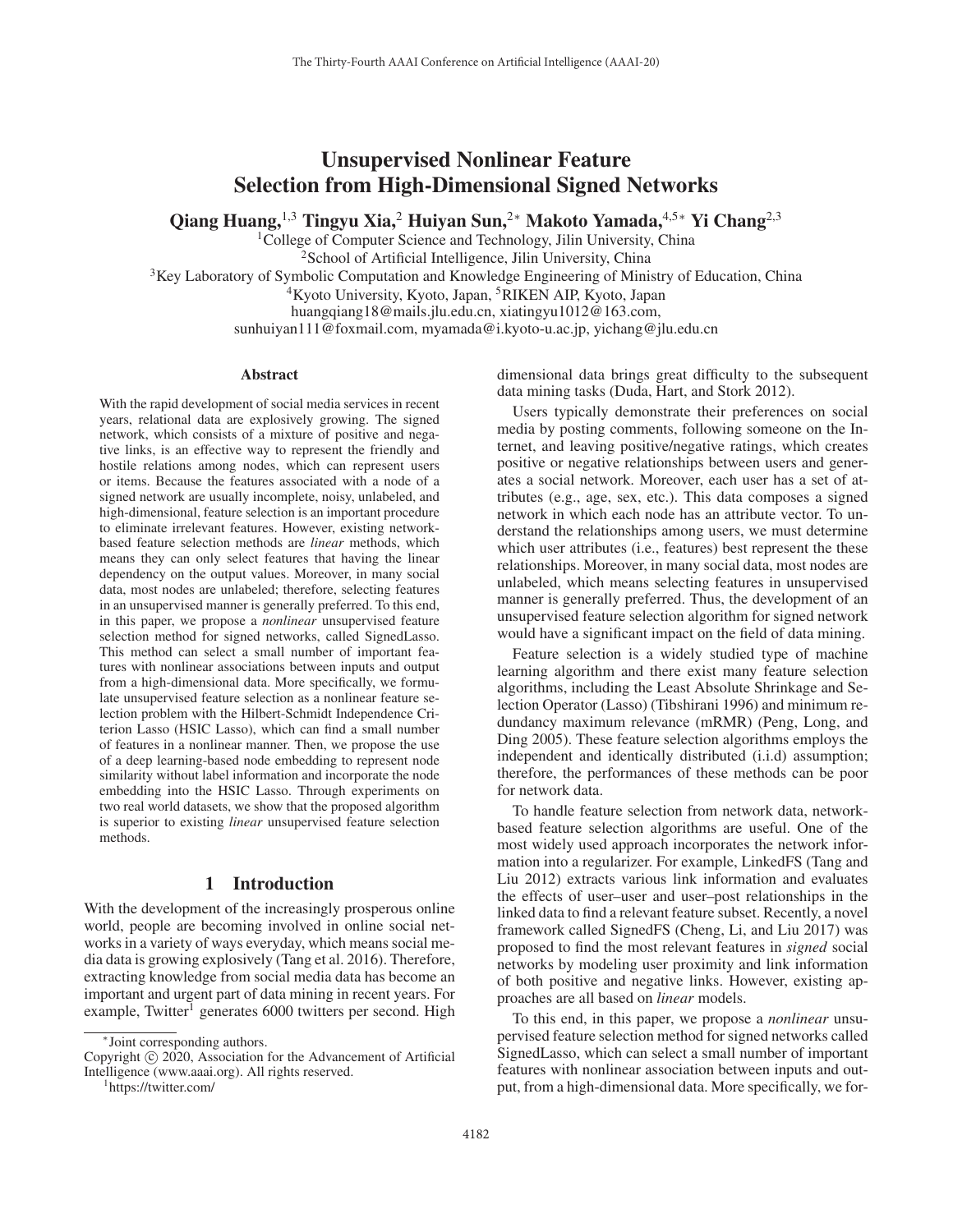mulate unsupervised feature selection as a nonlinear feature selection problem with the Hilbert-Schmidt Independence Criterion Lasso (HSIC Lasso) (Yamada et al. 2014; 2018; Climente-Gonzalez et al. 2019), which can find a small num- ´ ber of features in a nonlinear manner. Then, we propose the use of a deep learning-based node embedding to represent the node similarity without label information, and we incorporate the node embedding into the HSIC Lasso. Through experiments on two real world datasets, we show that the proposed algorithm outperforms existing *linear* unsupervised feature selection methods.

## 2 Related Work

In this section, we review feature selection algorithms.

## 2.1 Feature selection without network information

Feature selection is an effective approach to handle largescale and high-dimensional data and can improve the efficiency of subsequent machine learning tasks, alleviate the curse of dimensionality, speed up the learning process, and improve the generalization capability of a model. Traditional feature selection algorithms can be divided into supervised algorithms (Ding and Peng 2005; Nie et al. 2010; Tibshirani 1996) and unsupervised algorithms (He, Cai, and Niyogi 2006; Li et al. 2012). Supervised algorithms include filter, wrapper, and embedded methods. Specifically, filter methods score each feature by evaluating its relevance with class labels, which is independent of the subsequent learning tasks. Wrapper methods directly take the performance of the final learning task as the criterion for evaluating the feature subset, but the cost of computation is much higher than that of filter methods. Finally, embedded methods accomplish feature selection in the training of model.

Recently, nonlinear feature selection algorithms have demonstrated their specific advantages by capturing the nonlinear dependency between the inputs and output, especially for high-dimensional data. *Minimum redundancy and maximum relevance* (mRMR) (Peng, Long, and Ding 2005) is the most widely used nonlinear feature selection algorithm; it can select features that are most related to the output and are mutually independent of each other. *Hibert-Schmidt feature selection* (HSFS) (Masaeli, Dy, and Fung 2010) is a HSIC-based greedy feature selection method that can select representative features but has very high computational cost for large and high-dimensional data because of its non-convexity. *Quadratic programming feature selection* (QPFS) (Rodriguez-Lujan et al. 2010) is the relaxed version of mRMR; it is convex and has a globally optional solution. *Sparse additive models* (SpAM) are convex and can be well optimized by back-fitting algorithms (Liu, Wasserman, and Lafferty 2009; Raskutti, Wainwright, and Yu 2012). The HSIC Lasso, which can also be considered as a convex variant of the mRMR algorithm, is a state-of-the-art nonlinear supervised feature selection algorithm.

Unsupervised methods have gained more attention recently due to the unavailability of labeled data. Most existing unsupervised algorithms apply some alternative methods, such as data similarity, local discriminative information, and reconstruction error, for feature selection. There exist a large number of unsupervised feature selection algorithms. *Laplacian Score* (LS) (He, Cai, and Niyogi 2006) is a widely used unsupervised feature selection algorithm, which is based on Laplacian Eigenmaps (Belkin and Niyogi 2002) and Locality Preserving Projection (He and Niyogi 2004). *Spectral Feature Selection* (SPEC) is a general framework of spectral feature selection for both supervised and unsupervised learning, which facilitates the joint study of supervised and unsupervised feature selection. *Multi-Cluster Feature Selection* (MCFS) (Cai, Zhang, and He 2010) uses multiple eigenvectors of the graph Laplacian, which is defined on the affinity matrix of data points, to capture the multi-cluster structure of the data and then find the important feature subset. *Nonnegative Discriminative Feature Selection* (NDFS) (Li et al. 2012) exploits the discriminative information and feature correlation simultaneously to select a better feature subset. In contrast, there are a small number of nonlinear unsupervised feature selection algorithms (Li et al. 2018) because they present an extremely difficult problem due to vast number of potential features.

## 2.2 Feature selection with network information

Traditional feature selection methods assume that the data are i.i.d. However, the data obtained from a social network tend to be non i.i.d, because social network data consist of links between users. *Unsupervised Streaming Feature Selection* (USFS) (Li et al. 2015) is a novel unsupervised streaming feature selection framework that exploits link information to conduct streaming feature selection. Guided by social theories (Tang et al. 2016), *Linked Unsupervised Feature Selection* (LUFS) (Tang and Liu 2014) is an unsupervised feature selection framework that builds a mathematical model based on the correlations among instances, and it uses pseudo-class labels to perform feature selection. *Linked Data Feature Selection* (LinkedFS) (Tang and Liu 2012) extracts various link information and evaluates the effects of user–user and user–post relationships in the linked data to find a relevant feature subset. By modeling link information, *Robust Unsupervised Feature Selection for Networked Data* (NetFS) (Li et al. 2016) embeds the latent representation learning of samples into feature selection for unsigned networks. Recent works have shown that negative links are also informative in many learning tasks. A novel feature selection framework for signed social networks (SignedFS) (Cheng, Li, and Liu 2017) was proposed to find most relevant features by modeling user proximity and link information of both positive and negative links. It has been reported that using network information helps significantly in selecting important features. However, these algorithms are all *linear*. In this paper, we propose a *nonlinear* feature selection algorithm with network information.

## 3 Problem Formulation

In this section, we describe the notations used in this paper and formally define the problem of nonlinear unsupervised feature selection from a signed network.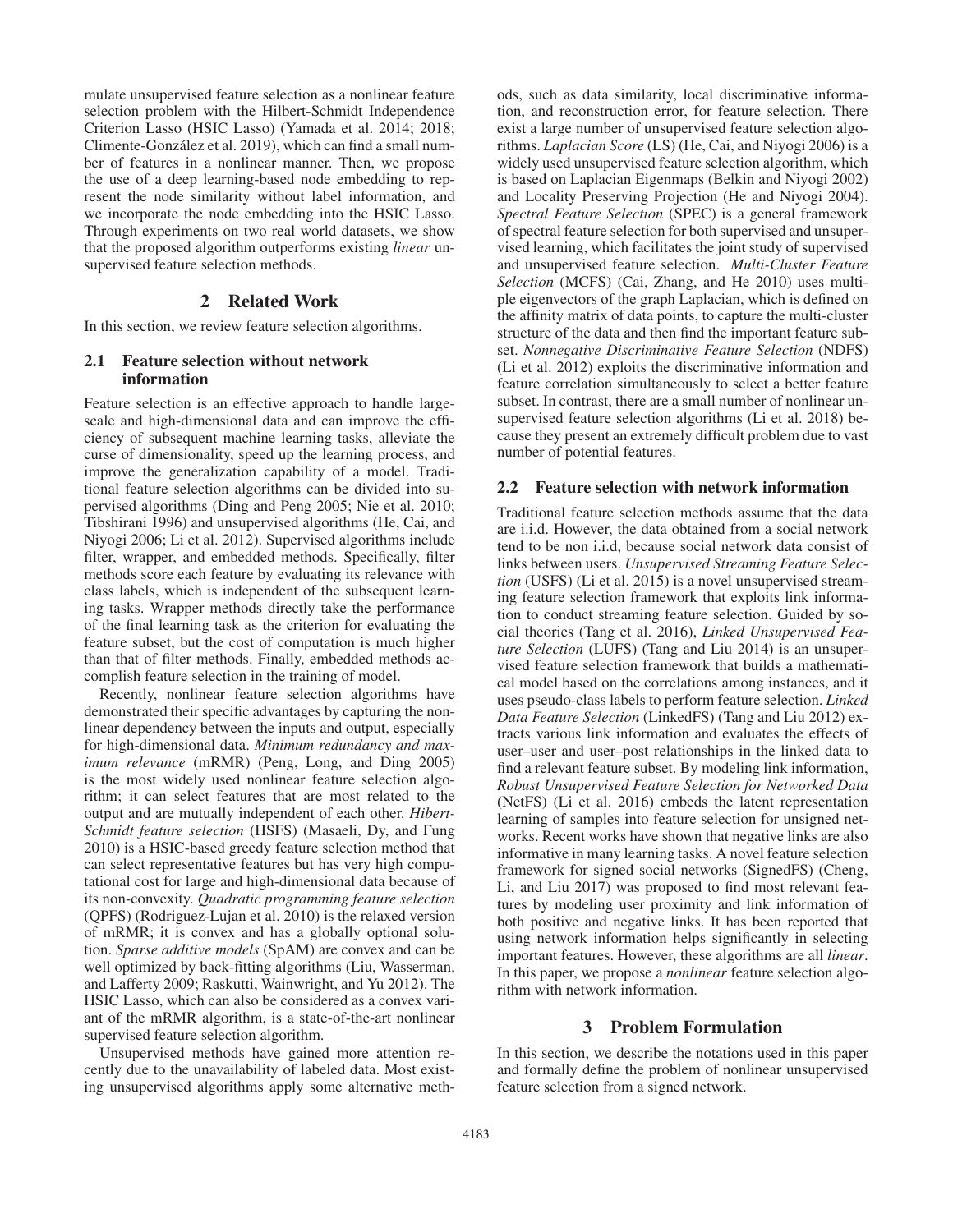We use bold uppercase characters for matrices (e.g., *M*), bold lowercase characters for vectors (e.g., *m*), and normal characters for scalars (e.g., a).  $m_i$  and  $m^j$  represent the  $i$ -th row and  $j$ -th column of matrix  $M$ , respectively,  $M_{ij}$  represents the i, j-th entry of  $M$ , and  $m^{(i)}$  represents the  $i$ -th element of vector  $m$ . We represent the transpose of  $M$  as  $M^{\perp}$ , and the Frobenius norm is defined as  $\|M\|_F = \sqrt{\sum_{i=1}^n \sum_{j=1}^d M_{ij}^2}$ . For a vector  $m \in \mathbb{R}^d$ , the  $\ell_1$ -norm is  $||m||_1 = \sum_{i=1}^d |m^{(i)}|$ , amd the  $\ell_2$ -norm is  $\|\boldsymbol{m}\|_2 = \sqrt{\sum_{i=1}^d \boldsymbol{m}^{(i)^2}}.$ 

Let  $\mathcal{G} = (\mathcal{V}, \mathcal{E})$  be a signed network, where  $\mathcal{V} =$  $\{v_1, v_2 \ldots, v_n\}$  is the set of n users and  $\mathcal E$  is the set of positive and negative links. In particular, the value of any link  $e_{ij}$  could be 1,  $-1$ , or 0, which indicate a positive, negative, or no relation between  $v_i$  and  $v_j$ , respectively.

Let  $\mathcal{X} \subset \mathbb{R}^d$  be the domain of vector *x*. In each node *i*, we have an associated feature vector  $x_i$ .  $X = (x_1, \ldots x_n)^\top =$  $(f_1, \ldots, f_d) \in \mathbb{R}^{n \times d}$  is the feature information matrix of n instances, where  $f \in \mathbb{R}^n$  is a feature vector.

The goal of unsupervised feature selection from a signed network is to select the  $m \, (m \ll d)$  most relevant features of *X* by exploiting the signed network  $\mathcal{G} = (\mathcal{V}, \mathcal{E})$ .

## 4 Proposed Method

In this section, we introduce a novel unsupervised feature selection method that utilizes positive and negative link information and captures nonlinear dependencies between features and latent representations for a high-dimensional signed social network.

#### 4.1 Feature Selection by SignedLasso

We consider a feature-wise kernelized nonlinear method called the Hilbert-Schmidt Independence Criterion Lasso (HSIC Lasso) (Yamada et al. 2014) and extend it to an unsupervised scenario for a signed network, which we call SignedLasso. The HSIC Lasso is a supervised nonlinear feature selection method. Given supervised paired data  $\{(x_i, y_i)\}_{i=1}^n$ , the optimization problem of HSIC Lasso is given as

$$
\min_{\boldsymbol{\beta}\in\mathbb{R}^d} \frac{1}{2} \|\bar{\boldsymbol{L}} - \sum_{k=1}^d \beta_k \bar{\boldsymbol{K}}^{(k)}\|_F^2 + \rho \|\boldsymbol{\beta}\|_1, \text{s.t. } \beta_1, \ldots, \beta_d \ge 0,
$$

where  $\bar{L} = H L H$  is the centered Gram matrix,  $L_{ij}$  =  $L(\mathbf{y}_i, \mathbf{y}_j)$  is the kernel for output,  $\mathbf{H} = \mathbf{I}_n - \frac{1}{n} \mathbf{1}_n \mathbf{1}_n^\top$  is the centering matrix,  $I_n$  is the *n*-dimension identity matrix,  $\mathbf{1}_n$  is the *n*-dimension vector whose elements are all  $1, \bar{K}^{(k)} = HK^{(k)}H$  is the centered Gram matrix for the *k*-th feature,  $K_{ij}^{(k)} = K(x_i^{(k)}, x_j^{(k)})$  is the kernel for the k-th dimensional input,  $\beta = (\beta_1, \beta_2, \dots \beta_d)^\top \in \mathbb{R}^d$  is a vector of regression coefficients, and  $\rho$  is the regularization parameter to control the sparsity. However, for unsupervised learning with a signed network setup, we cannot directly use the HSIC Lasso, since we do not have *y* information under unsupervised setups.

Thus, we propose an unsupervised variant of the HSIC Lasso, which utilizes the user latent representation matrix  $U = (\boldsymbol{u}_1, \boldsymbol{u}_2, \dots, \boldsymbol{u}_n)^\top \in \mathbb{R}^{n \times c}$  computed from the signed network G, where  $u_i \in \mathbb{R}^c$  and  $u_j \in \mathbb{R}^c$  are the corresponding low-dimensional vector representations of users  $i$  and  $j$ , respectively by an embedding method. Supposing we know the latent representation matrix  $U$ , then the objective function of the SignedLasso is given as

$$
\min_{\beta \in \mathbb{R}^d} \quad \frac{1}{2} \|\bar{M} - \sum_{k=1}^d \beta_k \bar{K}^{(k)}\|_F^2 + \rho \|\beta\|_1
$$
\ns.t.

\n
$$
\beta_1, \ldots, \beta_d \ge 0,
$$
\n(1)

where  $\overline{M} = HMH$  is the centered kernel Gram matrix and  $M_{ij} = L(\mathbf{u}_i, \mathbf{u}_j)$ .

In this paper, we use the Gaussian kernel for both input and the user latent representation vector:

$$
K(\boldsymbol{x}_i^{(k)}, \boldsymbol{x}_j^{(k)}) = \exp\left(-\frac{(\boldsymbol{x}_i^{(k)} - \boldsymbol{x}_j^{(k)})^2}{2\sigma_x^2}\right),
$$

$$
L(\boldsymbol{u}_i, \boldsymbol{u}_j) = \exp\left(-\frac{\|\boldsymbol{u}_i - \boldsymbol{u}_j\|_2^2}{2\sigma_u^2}\right),
$$

where  $\sigma_x$  and  $\sigma_u$  are the Gaussian kernel widths.

SignedLasso interpretation: As similar to the HSIC Lasso (Yamada et al. 2014), the SignedLasso contains the main concepts of mRMR (Peng, Long, and Ding 2005) which is a widely used classical supervised feature selection algorithm. We can rewrite the first term of Eq. (1) as

$$
\frac{1}{2} \|\bar{M} - \sum_{k=1}^{d} \beta_k \bar{K}^{(k)}\|_F^2
$$
\n
$$
= \frac{1}{2} \sum_{k,m=1}^{d} \beta_k \beta_m \text{HSIC}(\boldsymbol{f}_k, \boldsymbol{f}_m) - \sum_{k=1}^{d} \beta_k \text{HSIC}(\boldsymbol{f}_k, \boldsymbol{U})
$$
\n
$$
+ \frac{1}{2} \text{HSIC}(\boldsymbol{U}, \boldsymbol{U}), \tag{2}
$$

where  $\text{HSIC}(\bm{f}_k, \bm{U}) = \text{tr}(\bar{\bm{K}}^{(k)}\bar{\bm{M}})$  is the empirical estimate of the Hibert-Schmidt independence criterion (HSIC) (Gretton et al. 2005), and  $tr(\cdot)$  is the trace operator. HSIC based on a universal reproducing kernel, such as the Gaussian kernel, is a non-negative function that estimates the independence between two random variables. A larger HSIC value indicates more dependency between the two variables, and it is zero if and only if the two random variables are statistically independent.

In Eq. (2), we ignore the constant HSIC value and consider HSIC( $f_k, U$ ) and HSIC( $f_k, f_m$ ). If there is strong dependency between the  $k$ -th feature vector  $f_k$  and user representation vector U, the value of  $HSL(T_k, U)$  should be large and the corresponding coefficient  $\beta_k$  should also take a large value in order to minimize Eq. (1). Meanwhile, if  $f_k$  is independent of U, the value of  $\text{HSIC}(f_k, U)$  should be small so that  $\beta_k$  tends to be eliminated by  $\ell_1$ -regularizer. This property can help select the most relevant features from the user latent representation.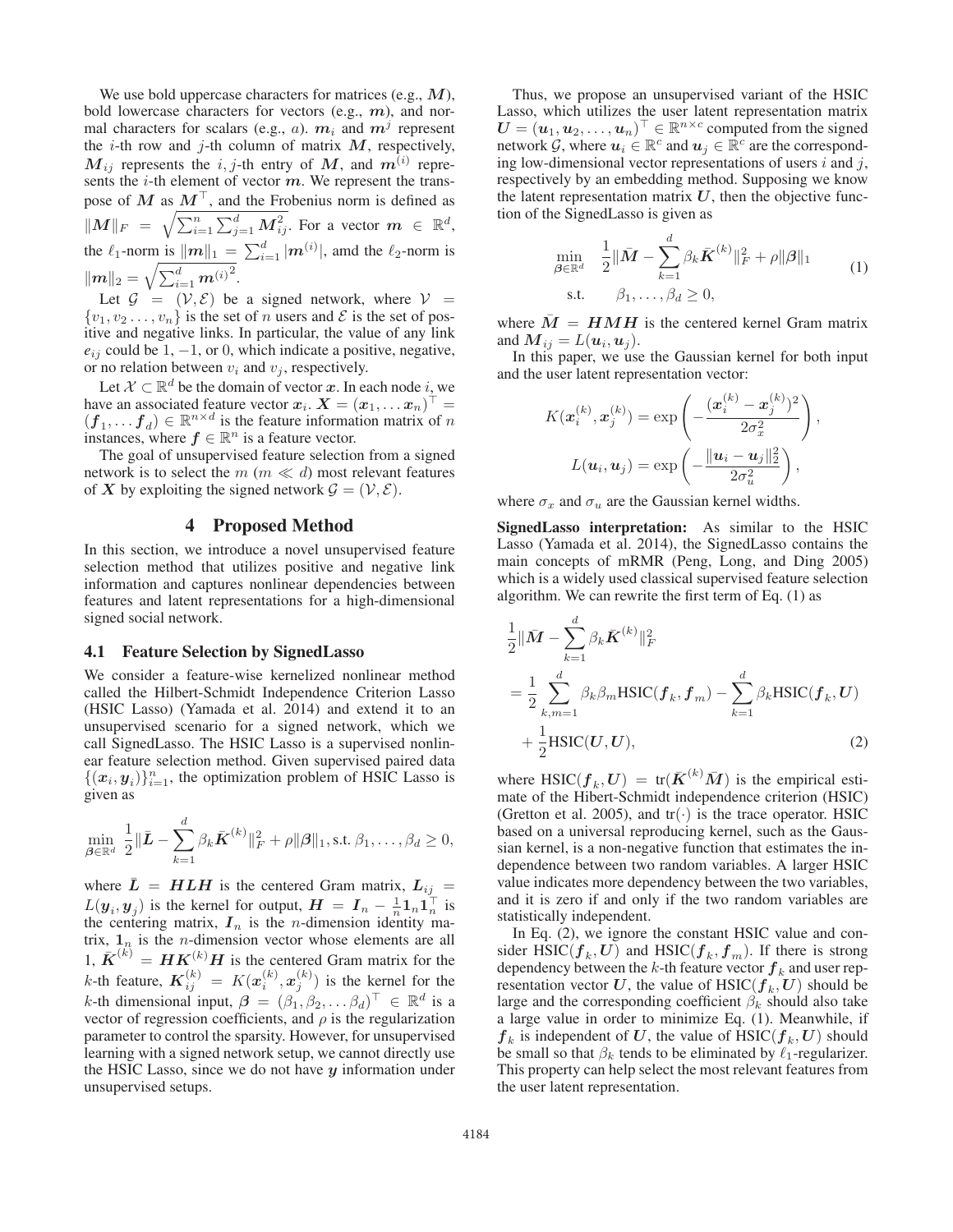For HSIC( $f_k, f_m$ ), if  $f_k$  and  $f_m$  are strongly dependent (i.e., redundant features), the value of  $\text{HSIC}(f_k, f_m)$  should be large and either of the two coefficients  $\beta_k$  and  $\beta_m$  tends to be zero to minimize the Eq. (1). This property means that redundant features will not be selected by SignedLasso.

## Reducing the computational complexity of SignedLasso: The computational complexity of SingedLasso depends on the dimensions of input data  $n$  and  $d$ . If  $n$  is large, the cost of computing the input Gram matrix *M* will be very high. If d is large, the computation of Gram matrices  $\mathbf{K}^{(k)}$  ( $k =$  $1, 2, \ldots, d$  is also expensive.

Thus, we employ the block estimator for HSIC (Zhang et al. 2018). More specifically, we divide the  $n$  samples into  $n/B$  blocks, where B is the size of each block. The value of B is usually set to have a relatively small value i.e., 20 to 50 ( $B \ll n$ ), and then the independence measurement HSIC can be rewritten as

$$
\text{HSIC}_b(\boldsymbol{f}_k, \boldsymbol{u}) = \frac{B}{n} \sum_{l=1}^{n/B} \text{HSIC}(\boldsymbol{f}_k^{(l)}, \boldsymbol{u}^{(l)}),
$$

where  $f_k^{(l)} \in \mathbb{R}^B$  denotes the k-th feature vector of the  $l$ -th partition. The memory required to compute  $\mathrm{HSIC}(\bm{f}_k^{(l)},\bm{u}^{(l)})$  is  $O(B^2),$  so the total memory required for  $n/B$  blocks is  $O(nB)$ . The computation of the original HSIC( $f_k$ , *u*) requires  $O(n^2)$  memory, and  $O(nB) \ll$  $O(n^2)$  because  $B \ll n$ . Similarly, the computation of original  $\text{HSIC}(f_k, f_m)$  can be reduced by block SignedLasso. Note that the block SignedLasso is an unsupervised variant of the block HSIC Lasso (Climente-Gonzalez et al. 2019). ´

The (block) SignedLasso is a simple approach based on the HSIC Lasso. However, its performance heavily depends on the user latent representation matrix *U*. In the next section, we introduce a deep learning-based embedding approach for estimating *U*.

#### 4.2 User Embedding by Deep Learning

In this section, we propose to use a deep learning-based embedding method to obtain the user latent representation ma- $\text{trix } \boldsymbol{U} = (\boldsymbol{u}_1, \boldsymbol{u}_2, \dots, \boldsymbol{u}_n)^\top \in \mathbb{R}^{n \times c}.$ 



Figure 1: Two types of training triplets in signed network.

We develop a set P of triplets  $(v_a, v_b, v_c)$ , as shown in Figure 1(a), where user  $a$  has a positive link with user  $b$ , while user  $a$  has a negative link with user  $c$  from signed network  $\mathcal G$ . Considering the fact that there are many users whose 2-hop networks have only positive or negative links, we cannot contain such users in  $P$ . Therefore, we add a virtual node  $v_0$  to the signed network  $\mathcal G$  and create a negative link between  $v_0$  and each node whose 2-hop network has only positive links (as shown in Figure 1(b)) and develop a set  $P_0$  of triplets  $(v_a, v_b, v_0)$ , where user a has a positive link with user b and a negative link with virtual node  $v_0$ . We do not consider the nodes whose 2-hop network has only negative links, there are two main reasons: Firstly, a node tends to be a spam user (a.k.a., internet trolls) if there exist many negative links from the node. Secondly, there are few such nodes because the cost of forming a negative link is much larger than positive one (Tang, Hu, and Liu 2014). Formally,  $P$  and  $P_0$  can be defined as:

$$
\mathcal{P} = \{ (v_a, v_b, v_c) | e_{ab} = 1, e_{ac} = -1, v_a, v_b, v_c \in \mathcal{V} \},
$$
  

$$
\mathcal{P}_0 = \{ (v_a, v_b, v_0) | e_{ab} = 1, e_{a0} = -1, v_a, v_b, v_0 \in \mathcal{V} \}.
$$

Then, we can model the similarity measurement of triplets in signed network  $\mathcal{G}$ :

$$
f(\boldsymbol{u}_a, \boldsymbol{u}_b) \ge f(\boldsymbol{u}_a, \boldsymbol{u}_c) + \eta, \tag{3}
$$

$$
f(\boldsymbol{u}_a, \boldsymbol{u}_b) \ge f(\boldsymbol{u}_a, \boldsymbol{u}_0) + \eta_0, \tag{4}
$$

where  $u_a, u_b, u_c, u_0 \in \mathbb{R}^c$  are the low dimensional latent representation vectors of  $v_a$ ,  $v_b$ ,  $v_c$ , and  $v_0$ .  $f(\mathbf{u}_a, \mathbf{u}_b)$  is a function to evaluate the similarity between  $v_a$  and  $v_b$ , and  $\eta$  and  $\eta_o$  are to control the difference between two similarities. For example, the larger the parameter  $\eta$ , the closer  $v_a$ and  $v_b$  are, and the farther away  $v_a$  and  $v_c$  are at the same time. The Eq. (3) and Eq. (4) are based on the extended balance theory (Cartwright and Harary 1956), The key idea of the theory is to assume "friends" are more important than "foes", and this is quite an intuitive setup in practice. That is, a vector should be embedded closer to their "friends" (or users with positive links) than their "foes" (or users with negative links). In terms of what is said above, the objective function (Wang et al. 2017) based on Eq. (3) and Eq. (4) for user latent representations of signed network is as follows:

$$
\min_{\mathbf{U},\mathbf{u}_0,\theta} \quad \frac{1}{C} \left[ \sum_{(\mathbf{u}_a,\mathbf{u}_b,\mathbf{u}_c) \in \mathcal{P}} \max(f(\mathbf{u}_a,\mathbf{u}_c) - f(\mathbf{u}_a,\mathbf{u}_b) + \eta,0) \right] + \sum_{(\mathbf{u}_a,\mathbf{u}_b,\mathbf{u}_0) \in \mathcal{P}_0} \max(f(\mathbf{u}_a,\mathbf{u}_0) - f(\mathbf{u}_a,\mathbf{u}_b) + \eta,0) \right] + \gamma(\mathfrak{R}(\theta) + ||\mathbf{U}||_F^2 + ||\mathbf{u}_0||_2^2),
$$
 (5)

where C is the size of training triplets in  $P$  and  $P_0$ , c is the number of user latent factors,  $\theta$  is a set of parameters in similarity measurement function  $f$ ,  $\mathfrak{R}(\theta)$  is a regularizer to reduce overfitting, and  $\gamma$  is the weight value to control the regularizer.

Now we discuss how to obtain a good similarity measurement function  $f$ . Recently, nonlinear methods have demonstrated their superiority to linear functions, such as matrix factorization, for representation learning. Among the nonlinear methods, deep learning is an overwhelmingly powerful way to obtain effective nonlinear latent representations. We use a deep framework called SiNE (Wang et al. 2017) to obtain user representations. The structure of the deep model with two networks and  $N$  hidden layers is as shown in Figure 2. The deep model shares the same parameters, where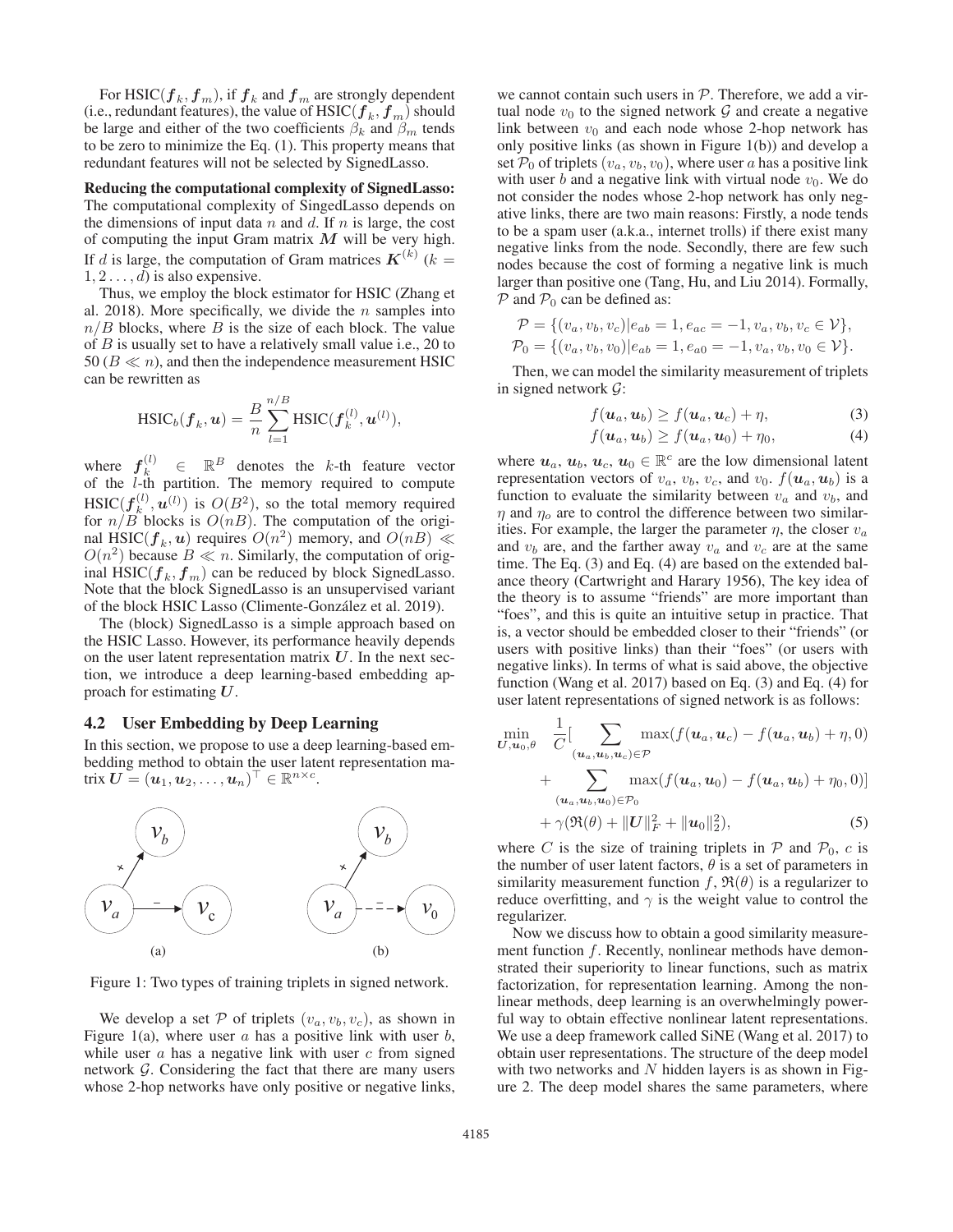

Figure 2: Structure of two deep networks sharing same parameters.

 $\theta = \{W^{11}, W^{12}, W^2, \dots, W^N, b^1, \dots, W, b\}$  is the parameters set of the two deep networks. The input of deep networks is the set of triplets from P and  $P_0$ . Let  $o^{ij}$  (j =1) or 2) be the output of the  $i$ -th hidden layer. The output of the first layer are

$$
\mathbf{o}^{11} = \tanh(\mathbf{W}^{11} \mathbf{u}_a + \mathbf{W}^{12} \mathbf{u}_b + \mathbf{b}^1),
$$
  

$$
\mathbf{o}^{12} = \tanh(\mathbf{W}^{11} \mathbf{u}_a + \mathbf{W}^{12} \mathbf{u}_c + \mathbf{b}^1),
$$

and the outputs of the deep network are two similarity measurements  $f(\boldsymbol{u}_a, \boldsymbol{u}_b)$  and  $f(\boldsymbol{u}_a, \boldsymbol{u}_c)$  for N hidden layers are

$$
f(\boldsymbol{u}_a, \boldsymbol{u}_b) = \tanh(\boldsymbol{W}^\top \boldsymbol{o}^{N1} + b),
$$
  

$$
f(\boldsymbol{u}_a, \boldsymbol{u}_c) = \tanh(\boldsymbol{W}^\top \boldsymbol{o}^{N2} + b).
$$

The objective function of the deep network model is Eq. (5), where  $\mathfrak{R}(\theta)$  can be defined as follows:

$$
\mathfrak{R}(\theta) = \|\mathbf{W}^{11}\|_F^2 + \|\mathbf{W}^{12}\|_F^2 + \|\mathbf{W}^2\|_F^2 + \ldots + \|\mathbf{W}^N\|_F^2 + \|\mathbf{W}\|_2^2 + \|\mathbf{b}^1\|_2^2 + \ldots + \|\mathbf{b}^N\|_2^2 + b^2.
$$

Then, we employ back propagation to optimize the objective function of the deep network model (Eq. (5)), update the parameters, and obtain the user latent representation lowdimensional matrix *U*.

Once we obtain the user latent representation matrix, we select features by the SignedLasso.

#### 5 Experiments

In this section, we report experiments on two real world signed network datasets that compared the framework proposed in this paper with five state-of-the-art unsupervised feature selection methods. We first describe the two realworld signed networks and baselines briefly. Then, we introduce settings of the experiments and present the comparison results between SignedLasso and the state-of-the-art unsupervised feature selection methods. Finally, we analyze the run time and memory cost of SignedLasso and two feature selection algorithms which are designed for network data. All codes are implemented by Python and we use  $Intel(R)$ Xeon(R) CPU E7-4870  $@$  2.40GHz and 64GB memory.

Table 1: Statistics of Epinions and Wiki-RfA.

| Datasets            | Epinions | Wiki-RfA |
|---------------------|----------|----------|
| # of Classes        | 27       | 2        |
| # of Users          | 5016     | 8044     |
| # of Features       | 7010     | 8267     |
| # of Positive links | 280838   | 84425    |
| # of Negative links | 41246    | 25924    |



Figure 3: Convergence on Epinions & Wiki-RfA.

### 5.1 Datasets

We use two real world signed network datasets: Epinions and Wiki-RfA.

Epinions<sup>2</sup>: Epinions is a product review website on which users can share their comments on different products. Users can establish positive or negative links with others. The signs of links can be 1, −1 or 0, which donate friend, foe, and no links relationship, respectively. On the website, each user can write comments or reviews for items, such as products. We take the words that appear in comments or reviews as features of users, their frequencies as feature values, and the category in which a user comments or reviews most as the ground truth of class labels.

Wiki-RfA<sup>3</sup>: Wiki-RfA is a signed network dataset concerning the election of editors on Wikipedia. Anyone can be a candidate for the chief editor or vote for somebody else. In the network, nodes represent the members and the edges represent votes. Links are treated the same for this dataset as they are for the Epinions dataset. Every vote is accompanied with a short comment that can be modeled as a user feature. Similarly, each feature value is the frequency that a word appears in a short comment. Whether a user is rejected or accepted is regarded as the ground truth of class labels.

More statistical details of the Epinions and Wiki-RfA data are given on Table 1.

#### 5.2 Baselines

We compared SignedLasso with five state-of-the-art unsupervised feature selection methods, including traditional algorithms and methods for social networks.

• Laplacian Score (He, Cai, and Niyogi 2006).

<sup>2</sup> http://www.cse.msu.edu/ tangjili/trust.html

<sup>3</sup> http://snap.stanford.edu/data/wiki-RfA.html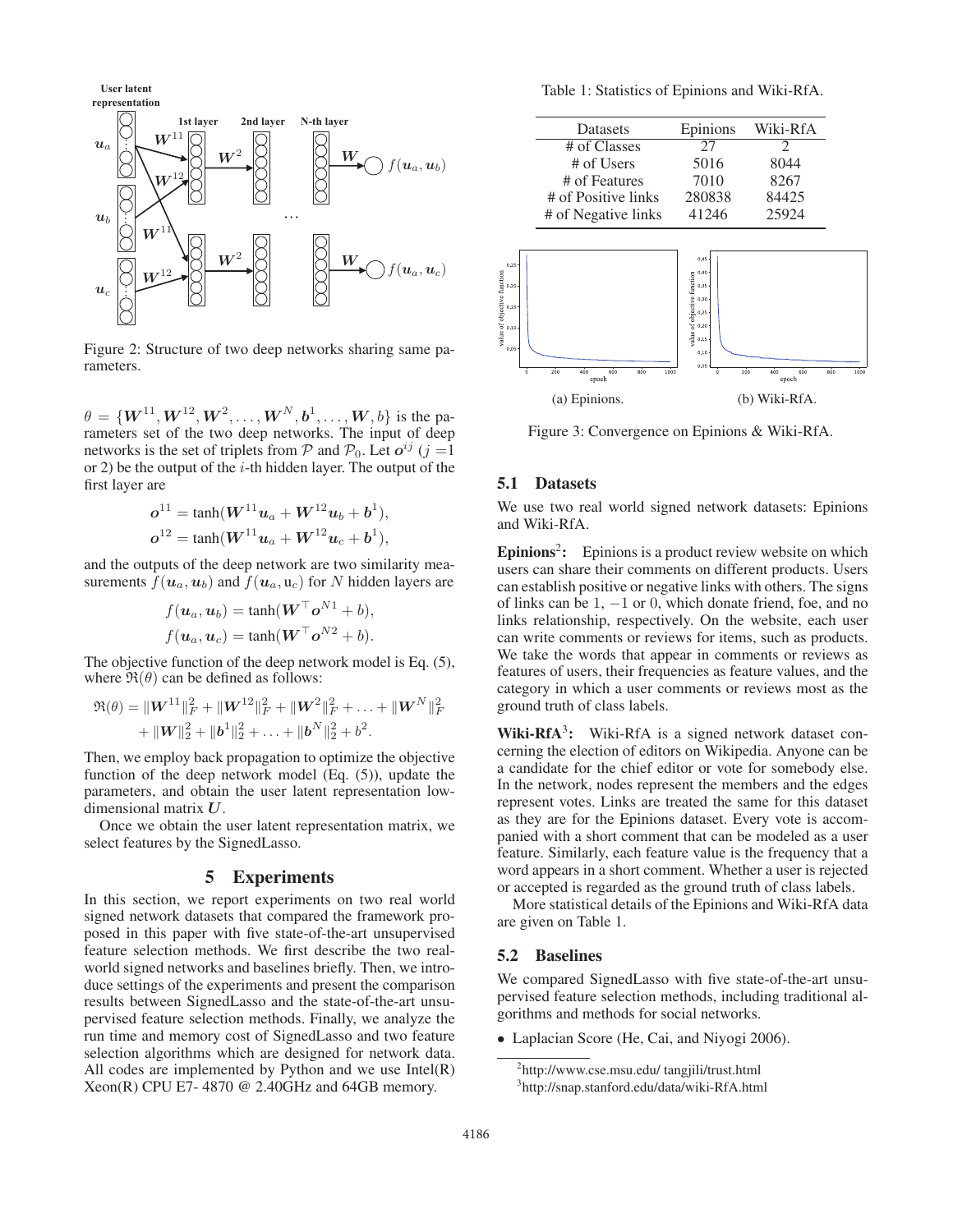

Figure 4: The results of experiments for two real signed networks, the horizontal axis denotes the number of selected features, and the vertical axis denotes the mean value of evaluation metrics: (a) accuracy on Epinions, (b) NMI on Epinions, (c) F1-Score on Epinion, (d) accuracy on Wiki-RfA, (e) NMI on Wiki-RfA, (f) F1-Score on Wiki-RfA.

- MultiCluster Feature Selection (MCFS) (Cai, Zhang, and He 2010).
- Nonnegative Discriminative Feature Selection (NDFS) (Li et al. 2012).
- Robust Unsupervised Feature Selection for Networked Data (NetFS) (Li et al. 2016).
- Feature Selection Framework in Signed Social Network (SignedFS).(Cheng, Li, and Liu 2017)

Of the five feature selection technologies described above, Laplacian Score, MCFS, and NDFS are traditional unsupervised feature selection methods, which only consider data matrix  $X$  without extra information, NetFS is an unsupervised feature selection method that utilizes positive links among users in an unsigned network. SignedFS is an unsupervised method that considers both positive and negative links simultaneously in a signed network. For a fair comparison, we use the best cluster performance of all feature selection methods in different parameters by a grid search strategy.

For the framework proposed in this paper, we set the block size as  $B = 50$ , the dimension of latent representation vector as  $c = 10$ , the controllers of similarity as  $\eta = 1$  and  $\eta_0 = 1$ , the number of hidden layers as  $N = 3$ , and select the top 10, 15, 20, 25, 30, 35 and 40 features, respectively. The results of various feature selection methods on Wiki-RfA and Epinions are shown in Figure 4. By analyzing the results of

different methods, we determined the following results:

- SignedLasso clearly outperforms the traditional feature selection methods of Laplacian Score, MCFS, and NDFS, which ignore the link and structure information in most cases of different numbers of selected features. This shows that feature selection methods considering link and structure information are better than traditional methods based on the i.i.d assumption.
- SignedLasso and SignedFS have better clustering performance than NetFS. The most important reason for this is that NetFS only considers the positive link information, while SignedLasso and SignedFS utilize both positive and negative links between users. This observation demonstrates that negative links have added value over positive links for signed networks.
- SignedLasso also outperforms SignedFS, which is a linear feature selection algorithm for signed networks. This is because SignedFS is a linear feature selection model that can only capture linear dependencies between features and outputs, while SignedLasso considers a featurewise kernelized Lasso to capture nonlinear dependency.
- The proposed method is more stable than other feature selection methods as its performance is steady as the number of selected features changes. The performance of other methods, such as NDFS or MCFS, degrades as the number of selected features increases because of noise in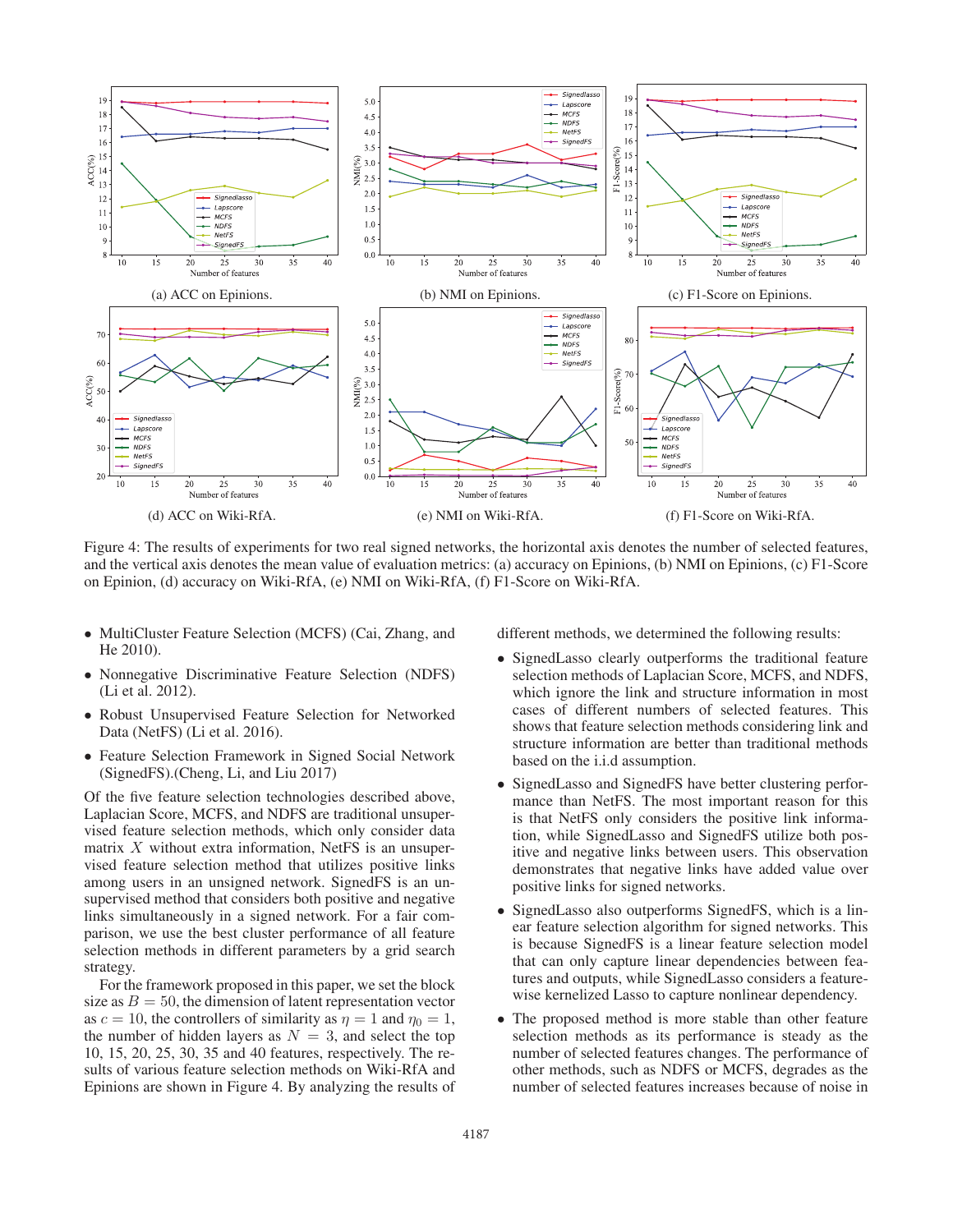

Figure 5: Impact of  $B$  and  $c$  on SingnedLasso.

the social network data. This means that SignedLasso is not sensitive to noise and has stronger stabilization.

#### 5.3 Computing and Parameter Analysis

As mentioned before, we use the block SignedLasso to guide the unsupervised feature selection on a high-dimensional signed social network. In this subsection, we compare the run time and memory cost between block SignedLasso and the other two feature selection algorithms NetFS and SignedFS. We omit Laplacian Score, MCFS and NDFS from the analysis because they are not comparable to those methods for network data.

The main time consumption of SignedLasso is in the process of user latent embedding and feature selection. Therefore, we first investigate the size of epoch to converge for the objective function of embedding of SignedLasso. Figure 3 shows the value of objective function in each epoch for Epinions and Wiki-RfA, respectively. We can see that the value of the objective function decreases quickly in the first 200 epochs and then converges. Therefore we set epoch = 200 to calculate the time consumption of SignedLasso.

We next compare the run time and peak memory usage of SignedLasso with those of NetFS and SignedFS. We set the number of training steps for NetFS and SignedFS as 100 and 200, respectively. Tables 2 and 3 shows the run times and memory peaks of the proposed method and the other two feature selection methods on Epinions and Wiki-RfA. In Tables 2 and 3, we can see that SignedLasso has much less run time than NetFS and SignedFS. The models of SignedFS and NetFS are based on complex matrix factorization, so their computations are very expensive and convergence is so slow when the dimension of data is high. However, the proposed method, which utilizes blocking, converges an order of magnitude faster than SignedFS and NetFS, but the required memory is just several times larger that of the other two methods.

Secondly, we investigate the impacts of parameters block size  $B$  and embedding dimension  $c$  which are critical parts of SignedLasso. More specifically, we set the number of selected features as 20 and vary the values of B as  $\{20, 30, 40, 50\}$  and c as  $\{10, 20, 30, 40\}$ , while we keep the rest of parameter values the same. The results in terms of ACC and NMI on Epinions and Wiki-RfA under different

Table 2: Run time and Peak memory on Epinions.

| <b>Methods</b>   | <b>NetFS</b> | SignedFS | SignedLasso |
|------------------|--------------|----------|-------------|
| Time(s)          | 36704        | 7428     | 1837        |
| Memory peak(MiB) | 2828         | 3249     | 6487        |

Table 3: Run time and Peak memory on Wiki-RfA.

| Methods          | <b>NetFS</b> | SignedFS | SignedLasso |
|------------------|--------------|----------|-------------|
| Time(s)          | 68256        | 16860    | 636         |
| Memory peak(MiB) | 4933         | 8821     | 11350       |

combinations of  $B$  and  $c$  are shown in Figure 5. As can be seen, SignedLasso is not sensitive to  $B$  and  $c$ .

# 6 Conclusion and Future Work

In this paper, we proposed a novel unsupervised nonlinear feature selection framework called SignedLasso to find the most relevant and least redundant feature subset for a signed network. First, combing social theories and the advantage of deep learning, we embedded the latent representations of users by modeling two types of training sets consisting of positive and negative links. Then, we replaced the label information with the latent representations and applied HSIC Lasso for effective feature selection by capturing the nonlinear dependencies between features and outputs. It is worthy mentioning that the number of selected features is much less than that for traditional methods. Besides, we use a block policy to reduce the cost of computation so that we can extend the method to larger scale and higher dimensional data. We implemented SignedLasso on two real world signed networks, and the experimental results show that the proposed method is promising.

In future work, we can focus on two aspects. First, we would like to adapt SignedLasso to other signed networks such as gene networks to capture nonlinear dependency based on their unique characteristics and then find the most representative feature subset. Second, we would like to investigate how to apply the proposed method to more signed network scenarios to lower data dimension greatly so that subsequent tasks can be more effective.